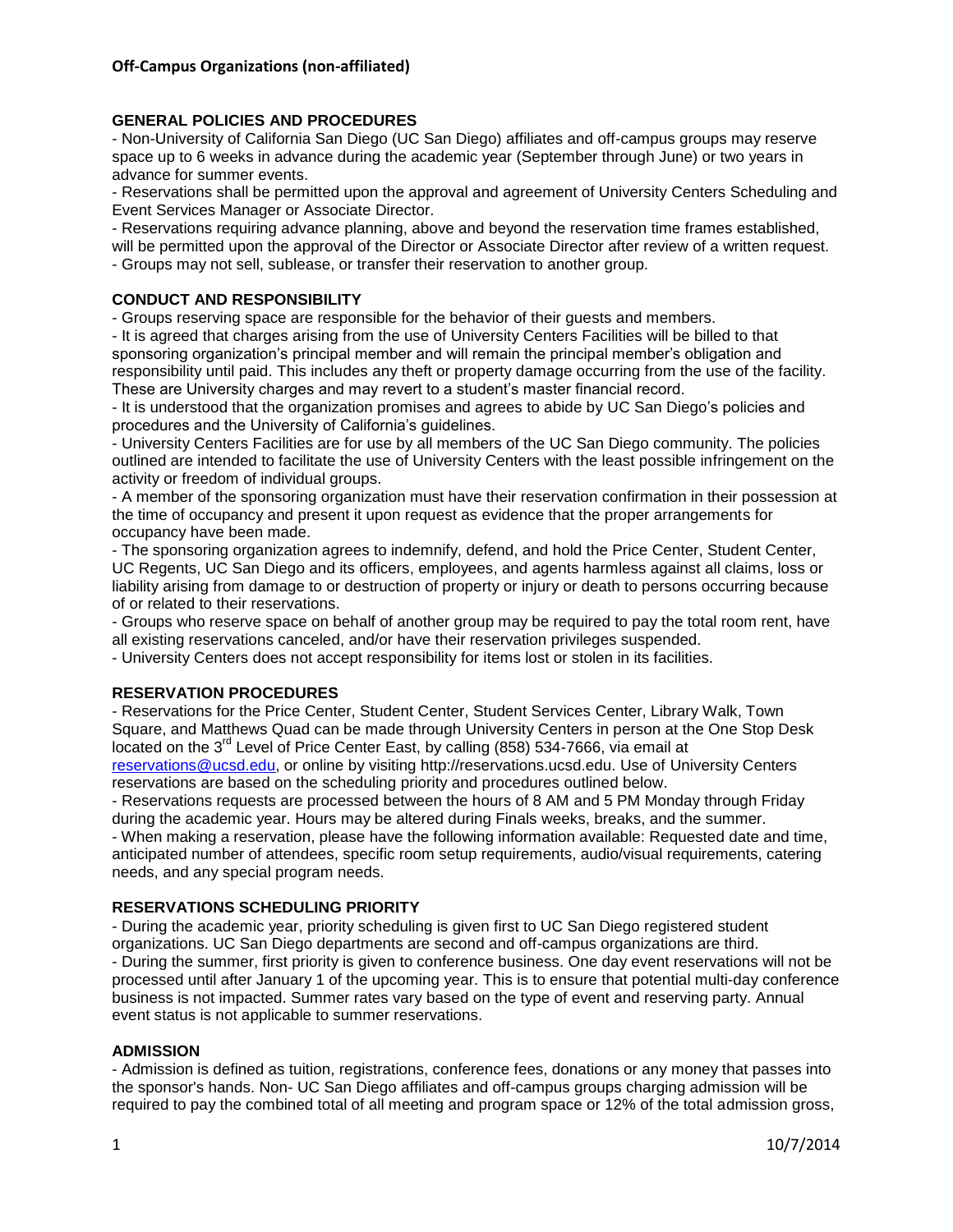whichever is greater.

### **ALCOHOL**

- The consumption of alcoholic beverages is not permitted at University Centers Facilities with the exception of events held at Porter's Pub, The Loft, or those events that have been granted an Alcoholic Beverage Permit by the University. For information regarding Alcoholic Beverage Permits, please contact your assigned University Centers Events Coordinator.

### **AMPLIFIED SOUND**

- Amplified sound is allowed in University Centers Facilities with restrictions. Please refer to the detailed sound policy at [http://universitycenters.ucsd.edu/documents/sound\\_policy.pdf.](http://universitycenters.ucsd.edu/documents/sound_policy.pdf)

- Amplified sound is allowed in Price Center Plaza between the hours of 11am-2pm and 5pm-midnight Monday through Friday, and between 8am-12am on the Saturday and Sunday. Before 5 pm, sound cannot exceed 85 decibels A-weighted at 50'. After 5 pm, sound cannot exceed 105 decibels A-weighted at 50'.

- Amplified sound is allowed at dentil space 1979 on Library Walk as long as the speakers face the East lawn. Monday through Friday before 5 pm, sound cannot exceed 75 decibels A-weighted at 50'. After 5 pm, sound cannot exceed 85 decibels A-weighted at 50'.

- Amplified sound is allowed in Matthews Quad between the hours of 4:30pm - 11pm Monday through Saturday as long as it doesn't exceed 85 decibels A-weighted at 50'.

- Amplified sound for voice only is allowed in Town Square between 12pm – 1 pm Monday through Friday provided that it doesn't exceed 80 decibels A-weighted at 50'. Amplified sound for voice and music is allowed between 7 pm and midnight Monday through Friday, and on Saturday and Sunday with written approval, as long as it doesn't exceed 95 decibels A-weighted at 50'.

- University Centers reserves the right to shut down amplified sound at any time.

### **AUDIO-VISUAL EQUIPMENT**

- University Centers carries a complete inventory of audio/visual equipment for use within University Centers Facilities.

- Basic audio/visual items, such as LCD projectors and screens, can be reserved for our meeting rooms through the One Stop Desk located on the  $3^{rd}$  Level of Price Center East, by calling (858) 534-7666, or via email at [onestop@ucsd.edu](mailto:onestop@ucsd.edu)

- For programs in one of our large event spaces (West Ballroom, East Ballroom, Theater, Plaza, The Loft), additional equipment and staffing will be required.

- Technical service and equipment fees will be assessed based on the scope of the event. Please contact University Centers Technical Services Department at (858) 534-0832 or (858) 534-0839 to request a quote. All requests require a minimum of 3 weeks advance notice to process.

- Fees for late reservations, late changes, or late cancellation fees will be assessed at the discretion of the Technical Services Managers.

- Clients are responsible for abiding by the Technical Services Policy.

- Clients are responsible for all fees associated with any lost or damaged audio/visual equipment as issued by University Centers.

### **CHANGES, ADDITIONS, CANCELLATIONS & NO SHOWS**

- University Centers reserves the right to modify space requests in order to serve the greatest number of programs and activities.

- If you have any changes, additions, or need to cancel your reservation, please contact the One Stop Desk located on Level 3 of Price Center East, by calling (858)534-7666 or via email at [reservations@ucsd.edu](mailto:reservations@ucsd.edu) at least two (2) weeks in advance for meeting rooms and three (3) weeks in advance for program space to avoid possible late fees.

- A "no show" applies to all groups who fail to cancel confirmed reservations within the appropriate time frame and the room is set and no one (including the sponsors) shows up for the event. Minimum charges for the late cancellations, late changes and no shows will be applied.

- In the event of a cancellation, there are no refunds for monies received.

#### **CLEANING SERVICES**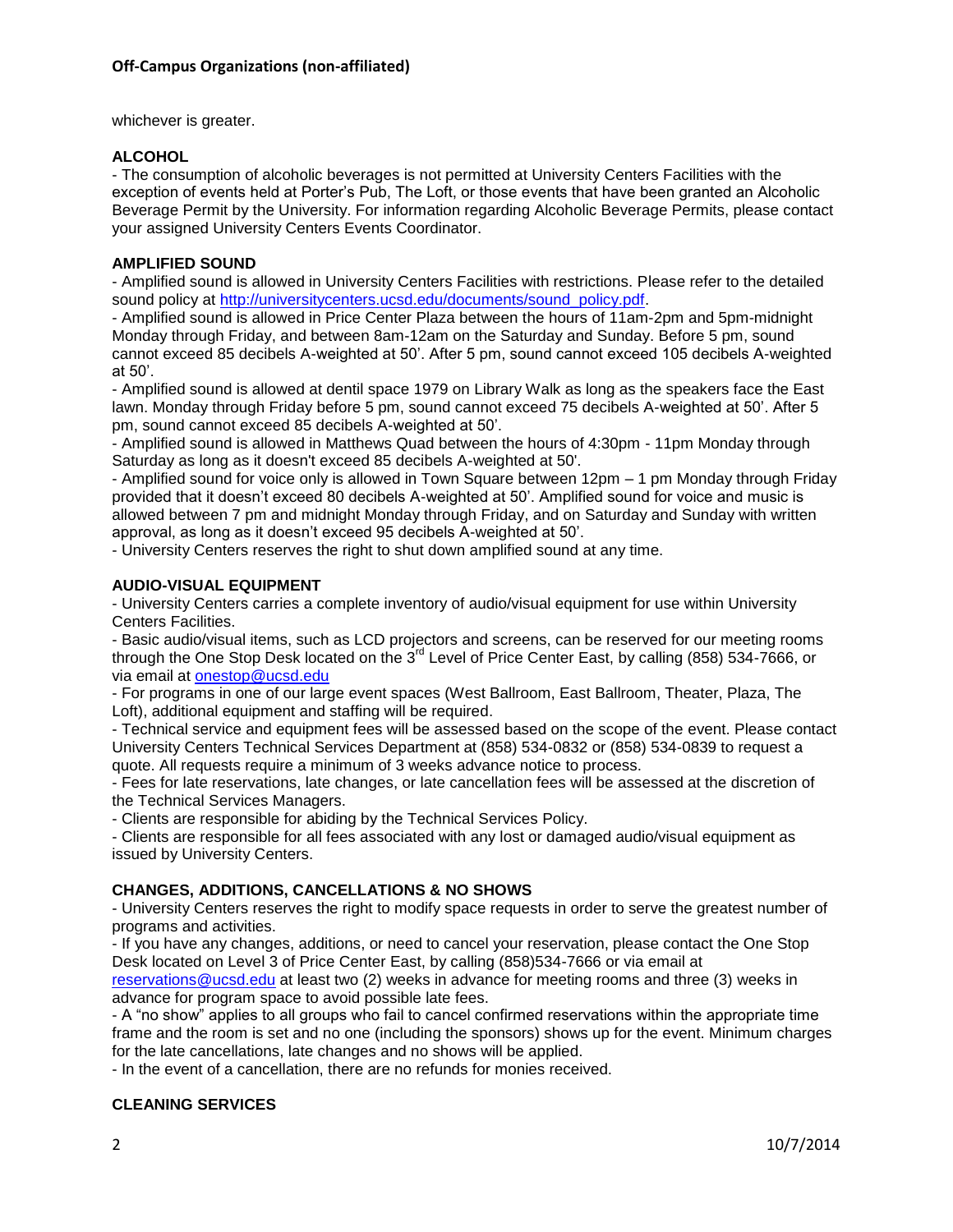### **Off-Campus Organizations (non-affiliated)**

- University Centers provides personnel to perform basic cleaning services in both the public and private areas of our facilities.

- University Centers reserves the right to recharge all expenses to your organization for all cleaning situations deemed as being excessive.

#### **CO-SPONSORSHIP GUIDELINES**

- No UC San Diego registered student organization or UC San Diego department may reserve space on behalf of another group (with the exception of UC San Diego Conference Services). Groups may not sell, sublease or transfer their reservation to another group.

- UC San Diego registered student organizations may not act as agents for UC San Diego departments, off-campus persons or organizations in order to receive student rates for space and services. University departments may not act as agents for off-campus persons or organizations in order to receive department rates for space and services.

- The reserving student organization or University department must be the primary organizer/planner of the event. Any fees for space and services must be incurred by the reserving organization or department.

### **CO-SPONSORSHIP WITH A UC SAN DIEGO DEPARTMENT**

- Funding must be processed through the UC San Diego department's index number.

- Planning for the event must be done by faculty/staff of the UC San Diego department and the non-

affiliate group. A UC San Diego faculty/staff member must be present and involved in the event planning. - General Liability Insurance is required from the non-affiliate group.

- UC San Diego Catering must be used in most spaces in Price Center facilities.

- All general policies and procedures listed above apply.

### **CO-SPONSORSHIP WITH A UC SAN DIEGO REGISTERED STUDENT ORGANIZATION**

- Funding must come from the student organization's accounts managed by the Student Life Business Office.

- Principal Members of the reserving student organization and the non-affiliate group must do planning together for the event. A student must be present and involved in the event planning.

- General Liability Insurance is required from the non-affiliate group.

- The reserving student organization must complete a Triton Activities Planner (TAP) form per TAP guidelines.

- UC San Diego Catering must be used in most spaces in Price Center facilities.

- All general policies and procedures listed above apply.

#### **DAMAGES**

- Your organization/department is responsible for the behavior of its guests, employees, patrons, and contractors. Any loss or damages occurring to the facility or equipment as a direct result of your event become the responsibility of your organization. University Centers reserves the right to charge all expenses to your organization/department for all repair damages and/or equipment replacement.

#### **DECORATIONS**

- All decorations must be approved in advance by University Centers Personnel. Votive candles in glass votive holders or candles enclosed in glass hurricanes may be used but require approval.

- University Centers prohibits the use of items such as glitter and or confetti.

- University Centers only authorizes the use of poster putty and painter's tape to adhere items to floors, walls, or ceilings. No tacks, push pins, or nails are allowed.

- Event Organizers are responsible for the removal and disposal of all decorations following the completion of their program.

### **DELIVERIES & STORAGE**

- Due to space and storage constraints, University Centers is unable to receive items in advance of your event date and we are unable to retain items awaiting post-event shipment.

- University Centers can assist in locating companies that can provide freight service.

- University Centers is unable to sign for receipt of shipments on behalf of the client and does not accept responsibility for items that are shipped to us or items that are left behind.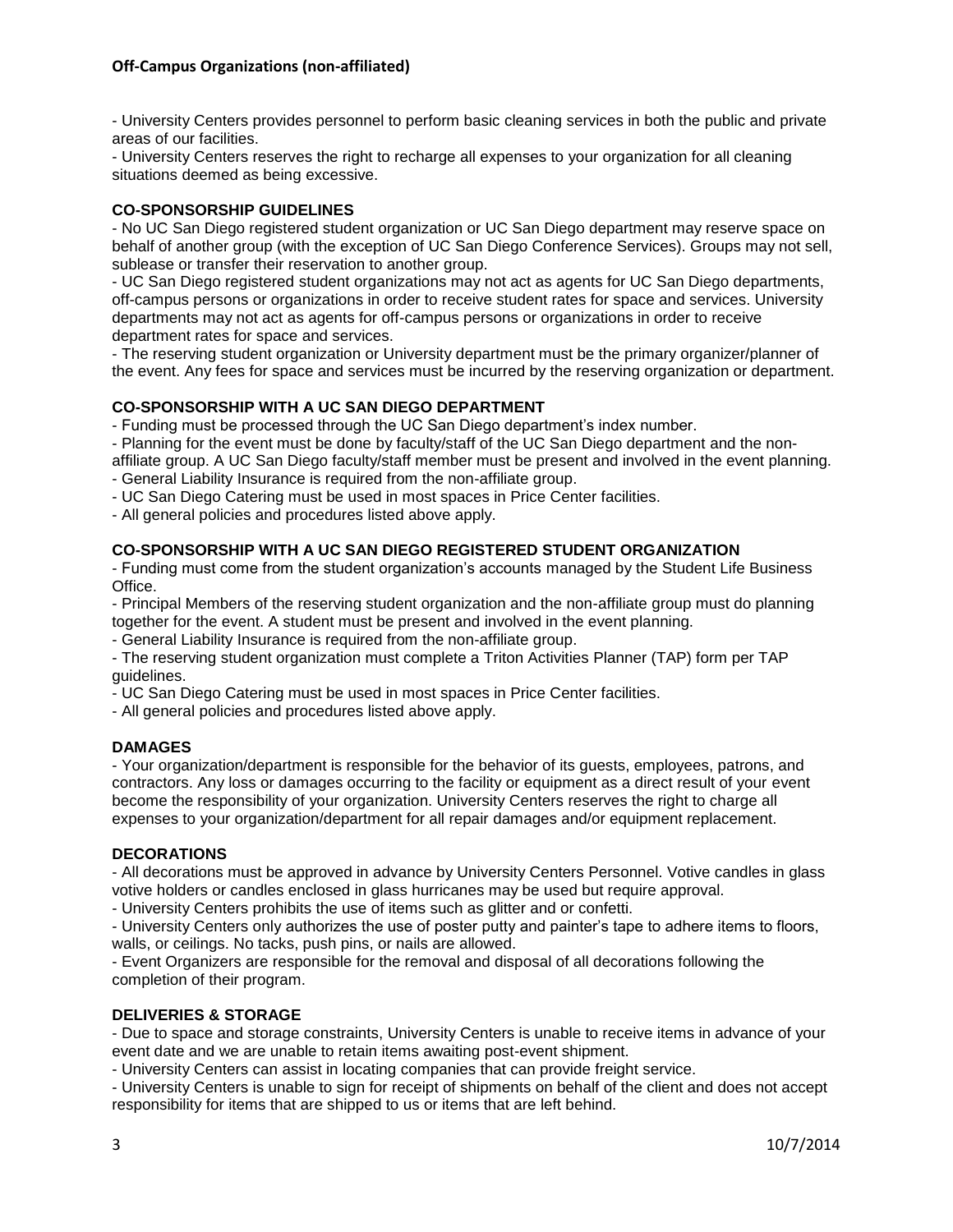### **DISABILITY RESOURCES**

- University Centers Facilities are equipped with ADA compliant resources including ramps, automated doors, and restroom accommodations.

- If your program requires any specialized accommodations for those with special needs, please contact your University Centers Event Coordinator.

### **EVENT HOURS OF OPERATIONS & OVERTIME**

- University Centers event hours are from 8am - 11pm Monday through Sunday during the academic calendar. During academic breaks and summer, event hours are from 8am - 6pm Monday through Friday, 10am – 4pm on Saturday, and closed on Sundays.

- Event hours are subject to change during UC San Diego holiday periods.

- All clients will be assessed an overtime charge of \$125.00 per hour for every hour or part thereof outside of the normal event hours listed above.

### **EVENT/RESERVATION START TIME AND END TIME**

- You will notice two sets of times listed on your reservation. One is the event time and the second is the reservation time.

- The event time listed in bold reflects the actual starting and ending time of your reservation.

- The reservation time listed underneath the event time reflects the load-in and load-out times allocated for client access before and after their program.

- University Centers may adjust reservation times in order to allocate set-up and tear-down periods as required for your program. In these instances, please communicate your requested access time as needed for your program with your University Centers Event Coordinator.

### **EXPLANATION OF RATES**

-All off-campus organizations, including groups contracted with UC San Diego Conference Services, will be charged for use of meeting rooms and program spaces (Ballrooms, Theater, Multipurpose Room, Town Square, Plaza, Matthews Quad, and Forum).

- Charges for meeting rooms and program spaces shall be assessed in accordance with the current pricing structure.

### **FIRST AID**

- University Centers has basic First Aid equipment on site (including portable AEDs) to be used in emergency situations as needed.

- University Centers may require the use of specialized Emergency Services Personnel for your program, dependent upon factors such as: type of event, duration of event, expected crowd type, and/or expected attendance.

- Clients will be responsible for all direct staffing costs associated with the use of Emergency Services Personnel.

### **FOOD SERVICES, CONCESSIONS, AND CATERING**

- Events requiring catering in University Centers Facilities must have a space reserved first.

- University Centers has the exclusive right to any and all concessions within the Price Center.

- All catering for UC San Diego departments and off-campus groups in the Price Center (including all program spaces and meeting rooms) is offered exclusively by UC San Diego Catering. UC San Diego registered student organizations, including GSA, AS, and CSI are excluded; however any outside catering company must provide the proper health and insurance certificates.

- UC San Diego Catering has the first right of refusal on all departmental and off-campus catered events and must provide written documentation to the client and University Centers if declining service.

- UC San Diego Catering can be reached at (858) 534-3688 or at catering.ucsd.edu.

- The Student Center and Student Services Center have no policy in terms of a catering exclusive.

Therefore, all caterers may be used for your program in those spaces as long as the necessary health and insurance certificates are supplied to University Centers Personnel.

- Both the Price Center and the Student Center offer restaurant-style dining options that can serve as meal alternatives to hosting food at your event.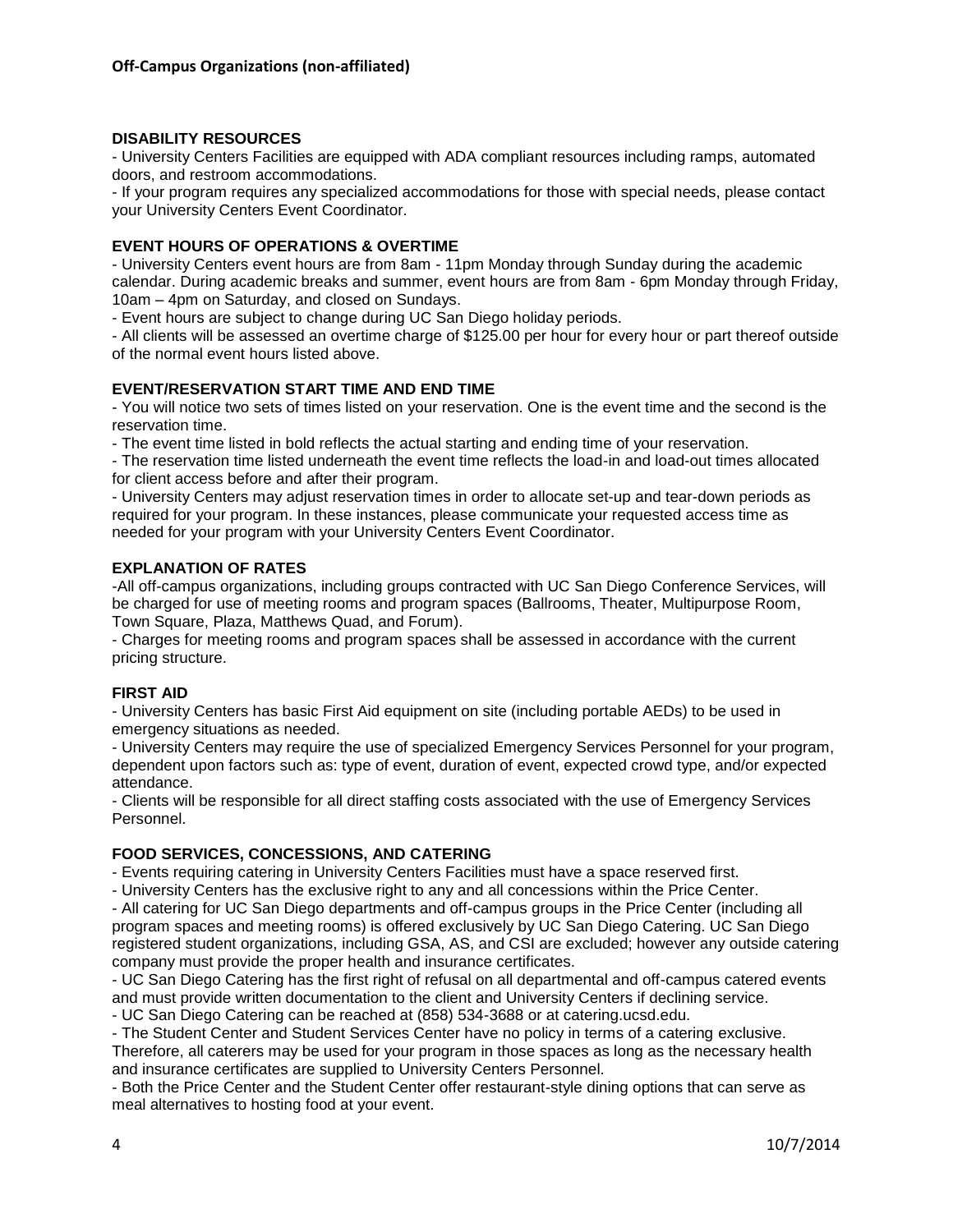### **FURNITURE**

- Furniture set-ups are included at no additional cost provided that University Centers can fulfill your program's requirements using our existing inventory.

- Additional charges will be incurred for furniture rentals for those items that cannot be provided through our existing inventory.

#### **INFORMATION TECHNOLOGY**

- University Centers provides single analog active phone lines in the majority of their facilities. If additional analog or digital phone lines are required for your program, all requests need to be made a minimum of 4 weeks in advance of your event date.

- Wired Ethernet connections are available in some of University Centers Facilities. Please contact your University Centers Event Coordinator for verification.

- Wireless internet access is available throughout all of University Centers Facilities. If your program requires wireless internet access and the computers are not registered with the UC San Diego Campus Network, please contact your University Centers Event Coordinator.

### **INSURANCE**

- A certificate of insurance providing a minimum of one million dollars in general liability insurance and one million dollars in automobile insurance (if company or commercial vehicles will be used) is required. In addition, a separate endorsement listing "The Regents of the University of California" as additionally insured is also required. The certificate must clearly state this information; otherwise, the certificate is unacceptable.

- If you will be using any contractors or if you have exhibitors participating in your event, EACH Company must provide a certificate of insurance and a separate endorsement with the requirements stated above. If the Host Organization is taking liability insurance responsibility for the exhibitors and companies participating in the program, the Host Organization must include in the Certificate of Insurance under Description of Operations the name of the event and indicate that their policy also covers the exhibitors and companies participating in the program.

- Please ensure we receive all insurance certificates and endorsements no later than 2 weeks in advance of your event date. We reserve the right to cancel your event if proof of insurance is not provided.

### **LOST & FOUND**

- The One Stop Desk serves as the Lost & Found for University Centers facilities.

- After 7 days, all Lost & Found items are turned over to the UC San Diego Campus Police Department where they are held for 90 days. After 90 days, all Lost & Found items are donated to charitable organization by the UC San Diego Campus Police Department.

- Please contact the One Stop Desk located on the 3<sup>rd</sup> Level of Price Center East, at (858) 534-7666 or via email at [onestop@ucsd.edu](mailto:onestop@ucsd.edu) for all concerns regarding Lost & Found items.

#### **MERCHANDISE**

- University Centers reserves the right to charge a Facility Merchandise Fee for items sold during your program. Please consult your University Centers Event Coordinator for further clarification.

#### **PARKING**

- Parking enforcement on the UC San Diego Campus occurs Monday through Friday from 8am - 11pm with the exception of University Holidays. Parking permits are required for use during all times of enforcement.

- Reserved spaces, parking attendants, and special event signage are available for your program and can be obtained by contacting the UC San Diego Special Event Parking Office at (858) 534-0274 or at parking.ucsd.edu.

#### **PAYMENT**

- Charges will be assessed to all groups requiring special services such as technical support, security, custodial services above and beyond normal services, food/beverage services, special equipment rental, etc.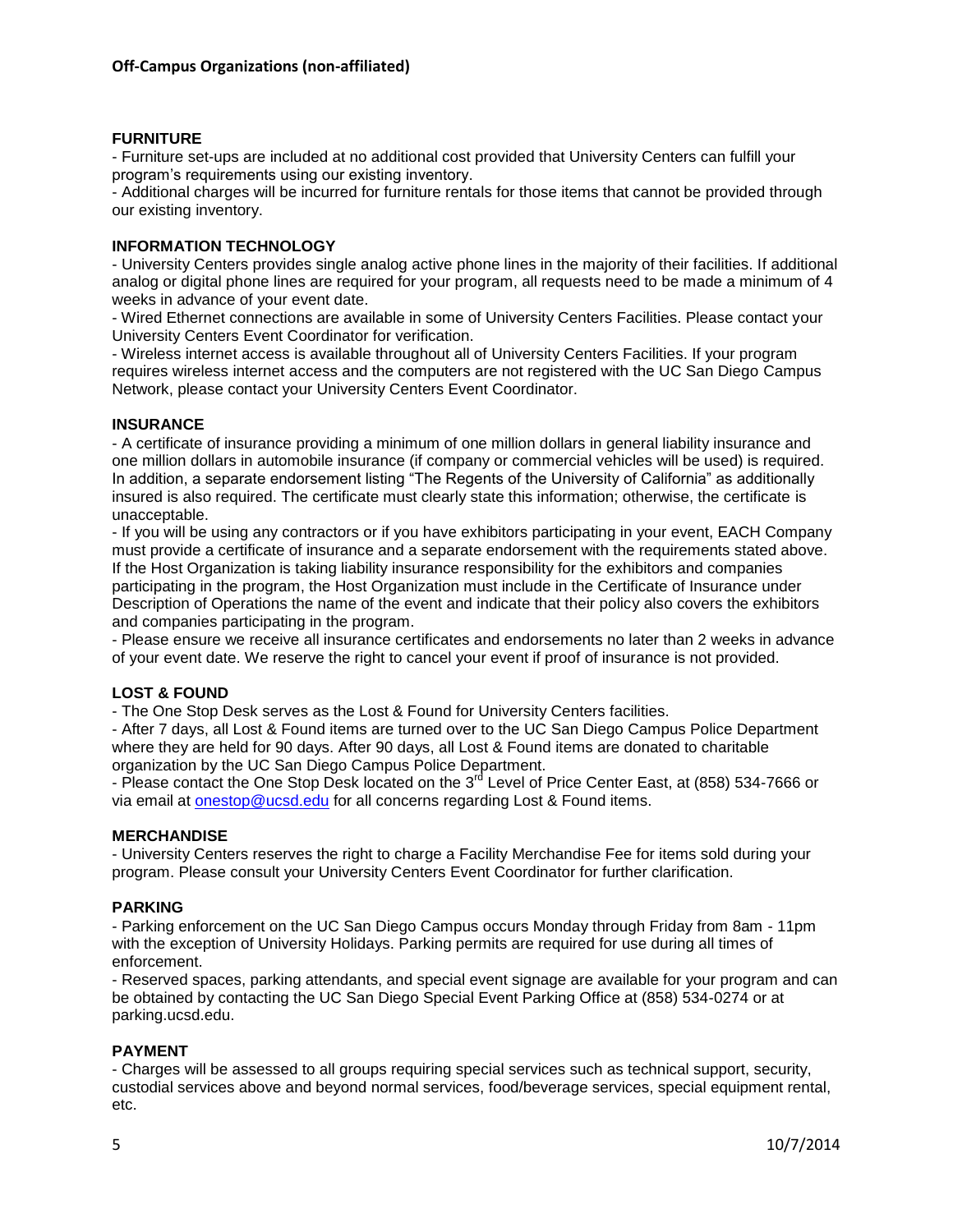- Payments for room charges are NON-REFUNDABLE. A 15% initial deposit is due within one month of the initial reservation request in order to confirm their reservation. The balance of all estimated charges is due no later than two (2) weeks prior to your event date. Your reservation is subject to cancellation until payment is received. Please make check payable to "UC REGENTS". To ensure proper credit, reference the reservation ID number. Send to:

> UC San Diego - University Centers c/o Carrie Keck 9500 Gilman Drive, Mail Code 0076 La Jolla, CA 92093-0076

### **POSTING POLICY**

- Flyers may be posted to any vertical cement fixture (i.e. pillars).

- Banners may be suspended by string or rope off the  $2^{nd}$  and  $3^{rd}$  level railing in Price Center West,  $2^{nd}$ level railing in Price Center East, and on the railings facing The Hump and Porter's Pub at the Student Center.

- Banners may not be weighted with anything that may cause damage or harm if the weighted object should fall.

- The use of nails, tacks, staples, clear or duct tape, or other fasteners and similar materials on doors, windows, walls, furniture and equipment is prohibited.

- The use of blue painters tape for securing flyers is an approved fastener. - No posting the areas surrounding the Price Center water feature, from the fountain on Library Walk down to the bottom of the stairs in the Plaza.

- Posting is not allowed on the ground, windows, painted areas, or stone surfaces.

- As a courtesy, banners should be removed by the sponsoring organization upon conclusion of the advertised event.

- All posted materials will be removed every Sunday by University Centers Custodial Services staff.

- Leafleting is not permitted in University Centers Facilities.

### **PUBLICITY**

- Unauthorized use of the name the "University of California" in any form including the term "UCSD" or "UC San Diego" is prohibited. Any reference to the "University of California", "UCSD", and/or "UC San Diego" must be approved in writing prior to distribution.

### **RESERVATION STATUS**

- University Centers has 6 distinct types of reservations statuses: Confirmed, Contracted, Tentative, Cancelled, Wait List, and Web Request.

- "Confirmed" reservations mean that all terms, conditions and program details have been finalized between University Centers Personnel and the client. A status of "Confirmed" means the meeting or event is ready to occur.

- "Contracted" reservations mean that initial negotiations have begun between University Centers Personnel and the client. A status of "Contracted" means that items still need to be finalized.

- "Tentative" reservations mean that no negotiations have begun between University Centers Personnel and the client. A status of "Tentative" means that a facility hold has been placed for a program until negotiations between University Centers Personnel and the client begin.

- "Cancelled" reservations mean that programs are no longer occurring. A status of "Cancelled" means that the facility holds for such programs have been released.

- "Wait List" reservations mean that presently another client has the facility hold on the desired date and space. A status of "Wait List" means that if the other client releases their facility hold, the reservation request will upgrade to the status of "Tentative."

- "Web Request" reservations mean that a request to book a space has been made directly on-line through the University Centers website. A status of "Web Request" does not ensure that the request will be processed and approved. The reservation status will be changed to one of the other statuses once processed University Centers Personnel.

## **SECURITY**

- University Centers may require the use of security for your program dependent upon factors such as the